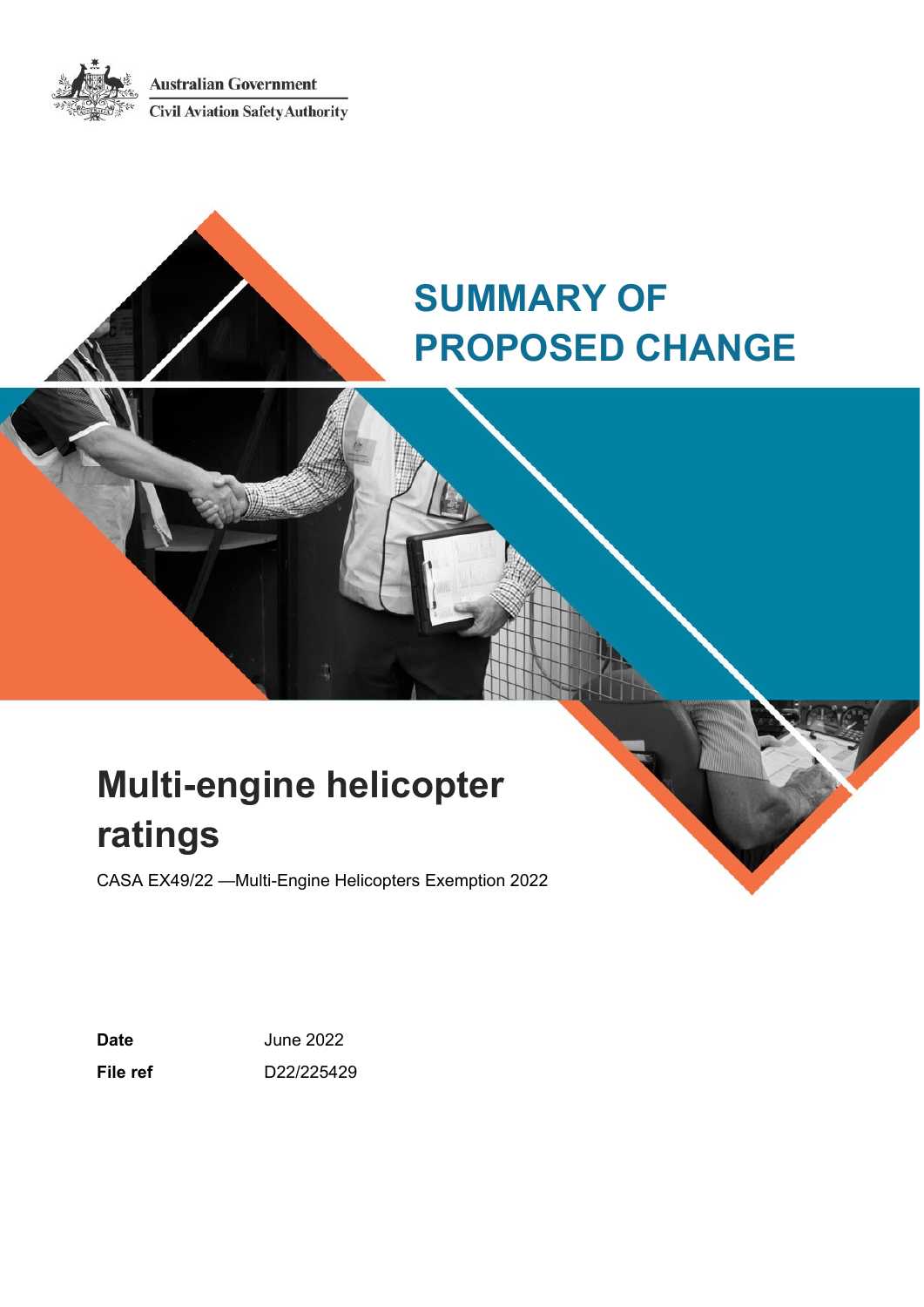### <span id="page-1-0"></span>**Introduction**

Industry feedback identified that the Part 61 flight training and testing scheme for less complex multi-engine helicopters certified for single-pilot operation is not working as efficiently as intended, with practical barriers to the efficient conduct of training and entry control testing.

The current approach to prescribe a type rating for each multi-engine helicopter is believed to be a key reason for the limited availability of suitably qualified flight instructors, examiners, and flight training operators (FTOs) to conduct training and assessments. This has led to increased costs and time to access training and assessment and impacts on the availability of suitably qualified pilots. The problem is exacerbated by the very small number of these types of helicopters in Australia.

An alternative approach is proposed to better facilitate training, testing, entry and continuation for pilots conducting operations using non-complex single-pilot certified multi-engine helicopters.

To this end, CASA intends to create a new multi-engine helicopter class rating to allow:

- pilots who operate certain less complex multi-engine helicopters certified for single-pilot operations to operate under the new class rating
- flight instructors and examiners who hold a multi-engine helicopter class rating training or testing endorsement to conduct training or testing for the class rating and training and flight review for subsequent types of multi-engine helicopter in the class, without holding a type-specific training or testing endorsement
- Part 141 FTOs to conduct training for the new class and manage the instructors permitted to conduct the training.

The pathway to implementing the new class rating will require:

1. Creating an exemption instrument to establish a class-like system for multi-engine helicopters, as an interim step before CASR can be amended

- 2. Producing enduring guidance material and internal documentation to support the policy, including guidance on how the interim class-like system will be recognised by CASA
- 3. Producing competency, aeronautical knowledge, flight review and flight test standards for the new class rating and associated instructor and examiner endorsements for the Part 61 MOS, if necessary
- 4. Amending CASA's *Prescription of Aircraft and Ratings Instrument* and *Prescription of Type Ratings Excluded from CASR Part 142 Flight Training Instrument* to reflect the new class rating
- 5. Amending CASR to incorporate the new class rating and continue the effect of the interim instrument

6. Transitioning pilots, instructors and examiners with existing type ratings to the new class rating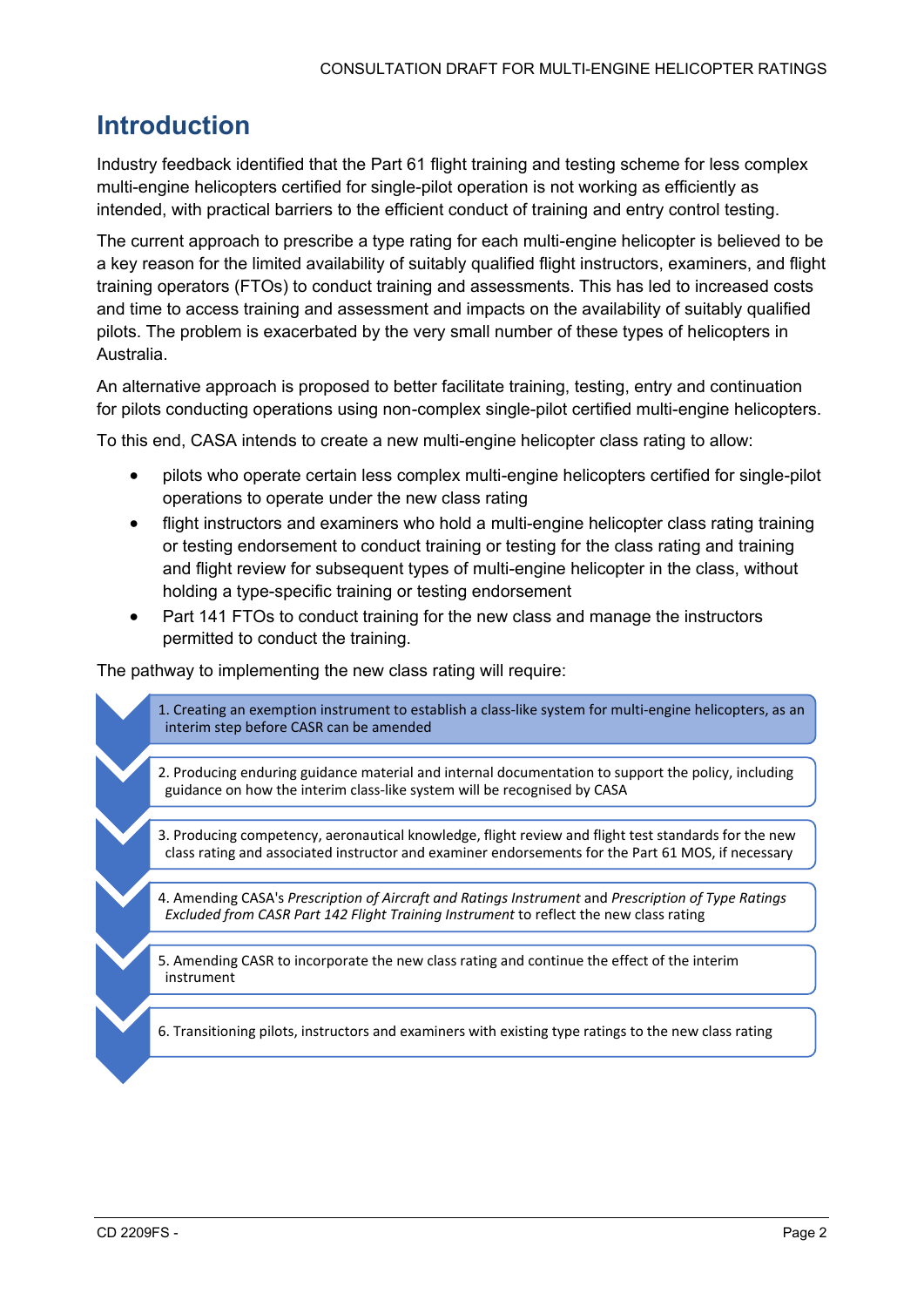In the first stage of this process, CASA is seeking industry and public comment on the attached consultation draft of the *Multi-Engine Helicopters Exemption 2022* instrument. This instrument will create a class-like system as a step to implementing the new class rating, and will allow multi-engine helicopters to operate in the system until the regulations are changed to formally create the class rating. A plain English document also accompanies the draft instrument to explain the operation of the instrument and the intent of each provision.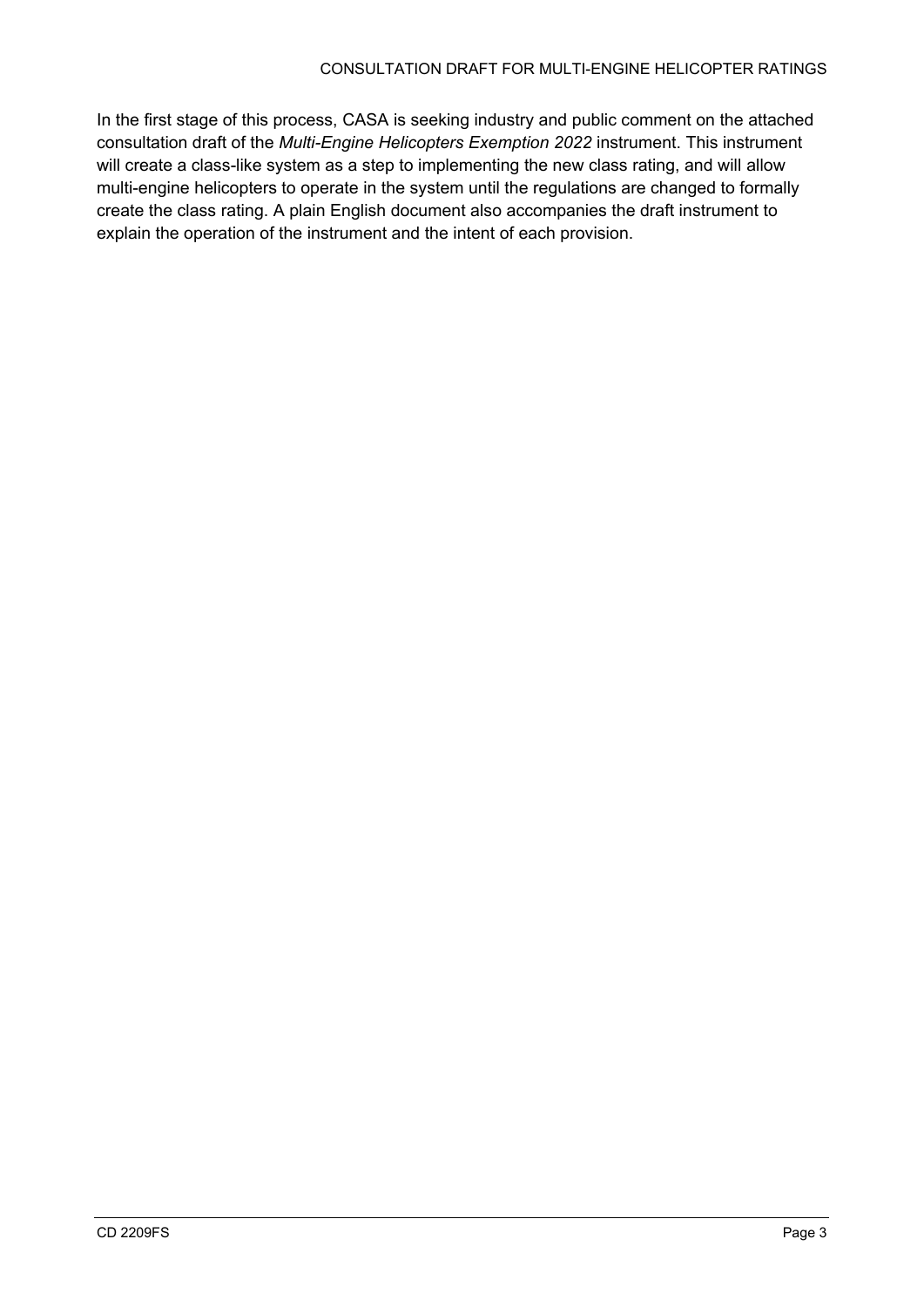## **Contents**

| <b>Introduction</b>                            | $\overline{2}$ |
|------------------------------------------------|----------------|
| Purpose and scope of the proposed instrument   | 5              |
| Principal changes that would occur             | $\overline{7}$ |
| <b>Previous consultations</b>                  | 8              |
| Impact on industry                             | 9              |
| Helicopter pilots                              | 9              |
| Flight and simulator instructor rating holders | 9              |
| Flight examiner rating holders                 | 9              |
| Flight training operators                      | 10             |
| <b>Commercial operators</b>                    | 10             |
| <b>Manual of Standards</b>                     | 10             |
| Overall                                        | 10             |
| <b>Safety risk analysis</b>                    | 12             |
| <b>Regulation impact statement</b>             | 14             |
| <b>Closing date for comment</b>                | 15             |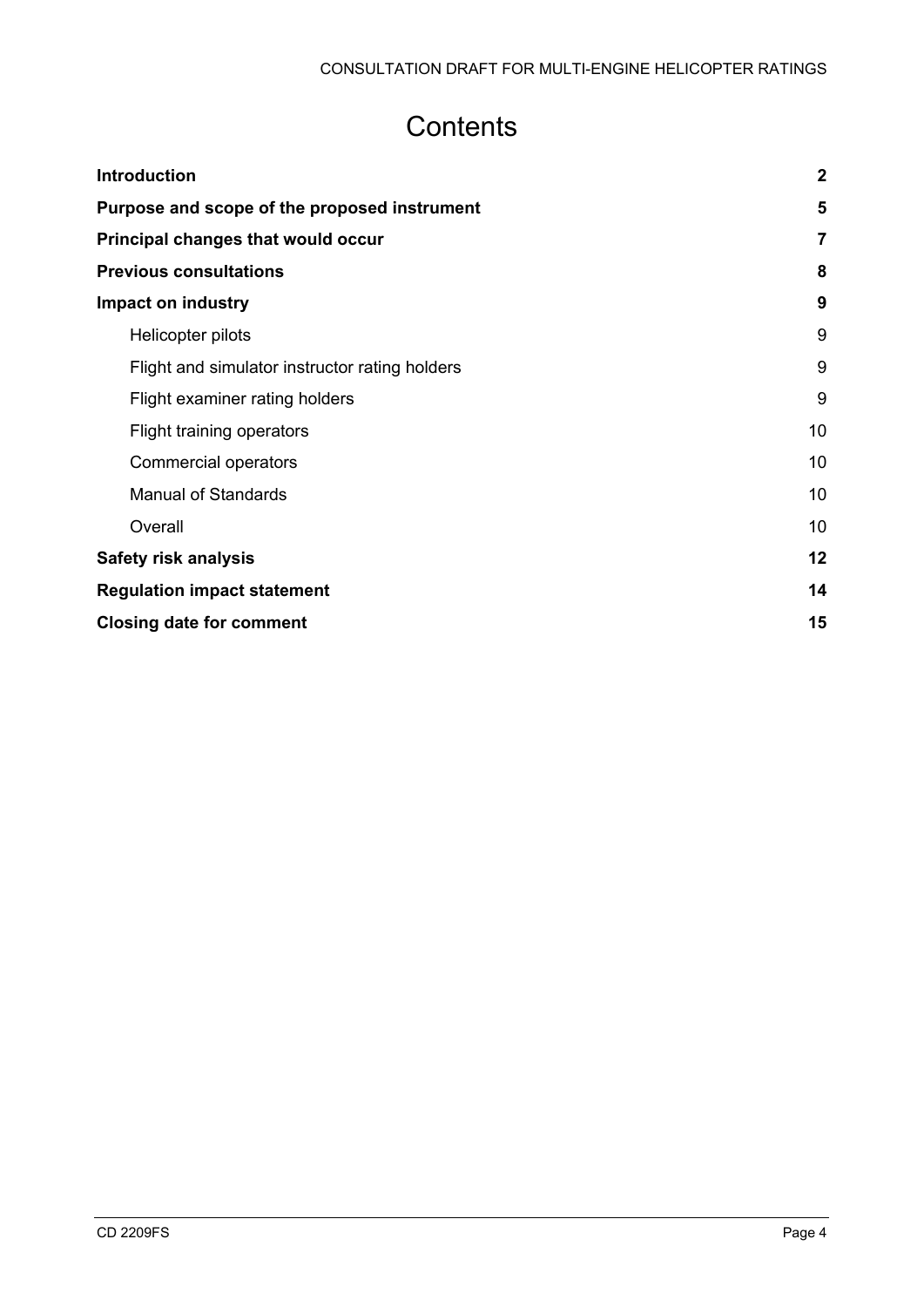### <span id="page-4-0"></span>**Purpose and scope of the proposed instrument**

The flight crew licensing regulations that were introduced by Part 61 included an expanded use of class ratings. Under the previous Civil Aviation Regulations, the concept of a class rating was narrower and, apart from the single-engine aeroplane class, mostly dealt with small groupings of similar types. In Part 61, aircraft are covered by a class rating unless the type is prescribed as being covered by a type rating. Generally, type ratings apply to aircraft that are certificated as multi-crew aircraft, have operating characteristics that require type-specific training or are otherwise complex.

Some aircraft are covered by a class rating but require initial type-specific training and a flight review before a person is authorised to operate the aircraft. These aircraft are prescribed for regulation 61.062 of CASR in the [Prescription of Aircraft and Ratings](https://www.legislation.gov.au/Details/F2021L00622) - CASR Part 61 (Edition [8\) Instrument 2021.](https://www.legislation.gov.au/Details/F2021L00622) Regulation 61.747 applies to limit the exercise of privileges of class ratings for aircraft prescribed for regulation 61.062 and requires a person to have completed flight training in accordance with the MOS units of competency and completed a flight review before the person can operate an aircraft prescribed for regulation 61.062 of CASR.

The regulations prescribe a class rating for multi-engine aeroplanes however they do not prescribe a class rating for multi-engine helicopters. All multi-engine helicopters are currently prescribed with a type rating.

As outlined above, the prescription of a type rating for all multi-engine helicopters has led to practical barriers to the efficient conduct of training and entry control testing of less complex multi-engine helicopters certified for single-pilot operation. The current approach is believed to be a key reason for the limited availability of suitably qualified flight instructors, examiners, and FTOs to conduct training and assessments for some multi-engine helicopters, which leads to increased costs and time to access training and assessment and impacts on the availability of suitably qualified pilots.

The purpose of the proposed instrument is to carry out the first stage of implementing the new multi-engine helicopter class rating, and allow pilots to operate multi-engine helicopters in a class-like system until the regulations are changed to formally create the class rating.

The proposed instrument aims to:

- Improve training pathways for new pilots operating single-pilot multi-engine helicopters and reduce barriers to gaining the authorisations
- Improve access to existing suitably qualified and competent pilots to conduct training, flight reviews, flight testing and ongoing checking of pilots operating single-pilot multiengine helicopters
- For pilots, instructors, examiners and operators, reduce costs by requiring fewer flight tests to be completed to be able to operate multiple models
- Support the development and delivery of competency-based training and assessment for the multi-engine helicopters
- Increase the number of FTOs who are permitted to conduct the training, which will provide increased access to training and potentially lower time and costs to access training
- Transfer responsibility for ensuring the competency of flight instructors to conduct training on a specific multi-engine helicopter from the licensing scheme to the FTO.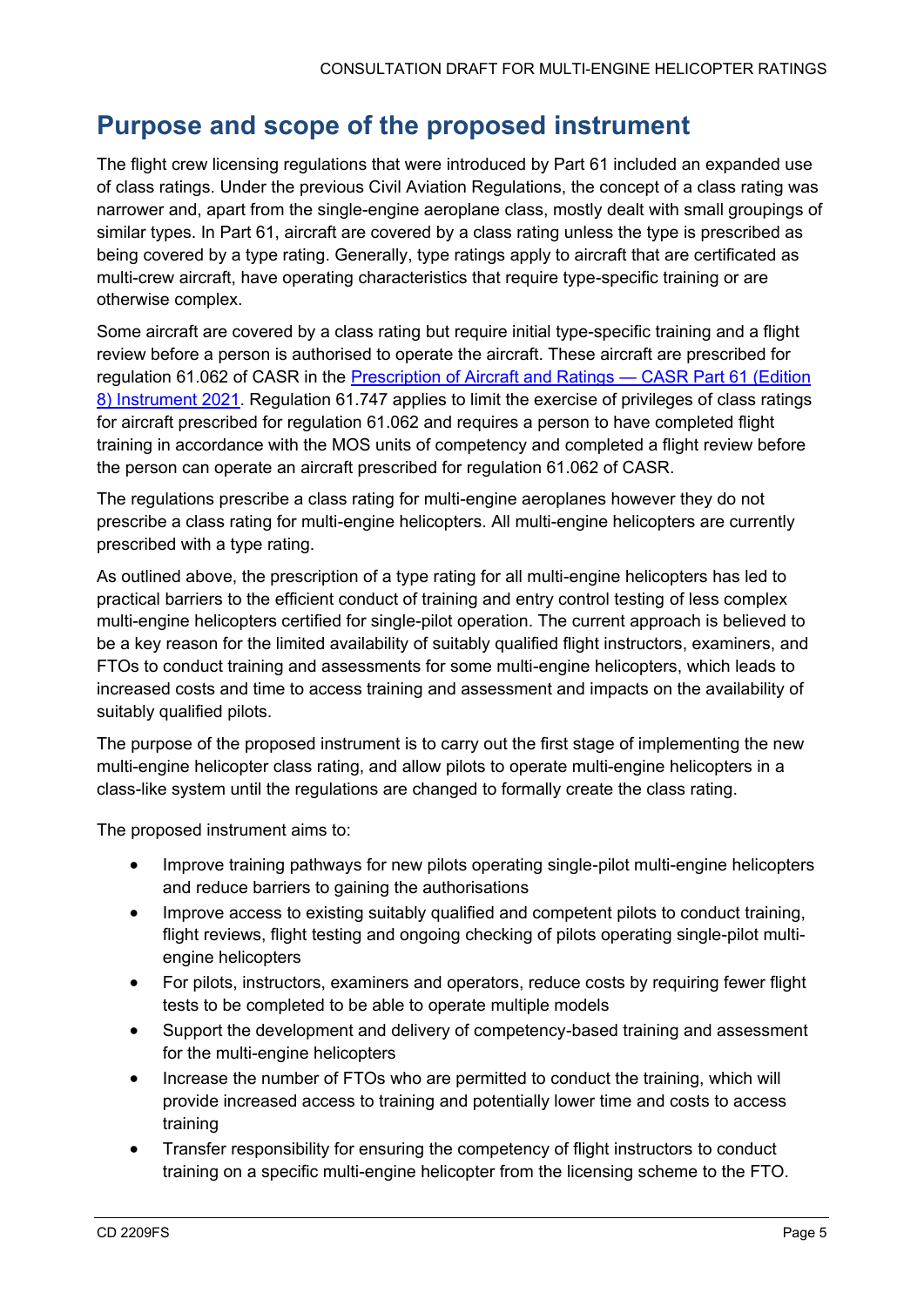The aim of the proposal is to replicate other aircraft class ratings. To understand how the interim arrangement works, the first type rating for one of the listed multi-engine helicopters can be likened to qualifying for the class rating in the future. Also, holding a type rating training endorsement or type rating examiner endorsement can be likened to holding the class rating endorsement in the future. Holding one of the listed type rating training or examiner endorsements will work in the same way that the future class rating endorsements would work.

The types of multi-engine helicopters to be covered by the interim class-like system and future class rating are those listed in the [Prescription of Type Ratings Excluded from CASR Part 142](https://www.legislation.gov.au/Details/F2018L00715)  [Flight Training Instrument,](https://www.legislation.gov.au/Details/F2018L00715) which prescribes flight training to be conducted by a Part 141 FTO.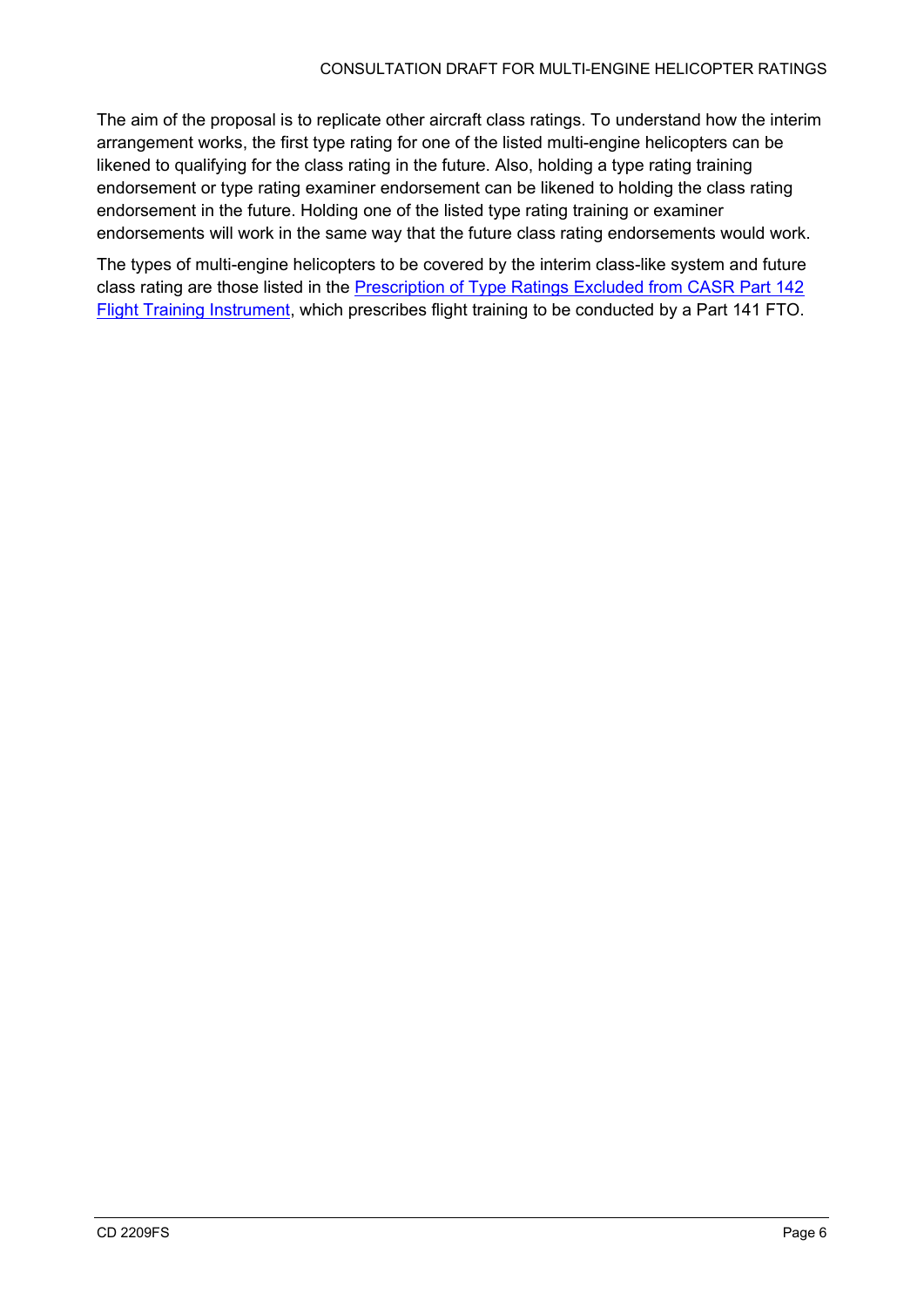## <span id="page-6-0"></span>**Principal changes that would occur**

The proposed instrument would establish a new class-like rating system for the operation of multi-engine helicopters. The aircraft proposed to be included in the system were selected based on the training for type ratings prescribed in the [Prescription of Type Ratings Excluded from](https://www.legislation.gov.au/Details/F2018L00715)  [CASR Part 142 Flight Training \(Edition 6\) Instrument 2018.](https://www.legislation.gov.au/Details/F2018L00715) That instrument allows training to be conducted on the basis that training for the prescribed single-pilot type ratings is less complex and can be done adequately by the holder of a Part 141 certificate. The training does not require the additional organisational systems and processes that are required under Part 142. This training has been conducted at Part 141 FTOs for several years without negative safety impacts.

The list of aircraft can be found in the proposed *Multi-Engine Helicopters Exemption 2022* instrument.

The instrument would allow:

- Pilots who hold at least one of the prescribed multi-engine helicopter type ratings to operate any of the other prescribed multi-engine helicopters so long as the pilot completes training and a flight review for each of the other models they wish to operate. This means that pilots are not required to obtain and maintain multiple type ratings. Importantly, a pilot who completes the training and flight review for another model of helicopter does not need to complete the type rating flight test for the subsequent types and will not be granted the relevant type rating.
- Flight instructors who hold a type-specific training endorsement for at least one of the prescribed multi-engine helicopters to also conduct training for any other prescribed multi-engine helicopters that they are authorised to fly, without holding a type-specific training endorsement. Importantly, an instructor must have logged a minimum of 25 hours pilot in command (PIC) experience on the particular type of helicopter before the instructor can conduct training for that multi-engine helicopter. The FTO responsible for the training is responsible for ensuring the instructor is competent conducting the training.
- Flight examiners who hold a type-specific testing endorsement for at least one of the prescribed multi-engine helicopters to also conduct testing for any other prescribed multi-engine helicopter that they are authorised to fly, without holding a type-specific testing endorsement. In addition, a flight examiner will need to be authorised to conduct flight training for a multi-engine helicopter prescribed in the instrument. This reflects the principle that a person should only test what they are competent to train. A flight examiner will be authorised to conduct the flight training in accordance with the requirements for an instructor described above which includes having at least 25 hours experience on type.
- Part 141 FTOs to conduct training for subsequent multi-engine helicopters and manage the instructors permitted to conduct the training and flight review. The FTO must have an approved training course for the relevant aircraft type as part of their flight training suite.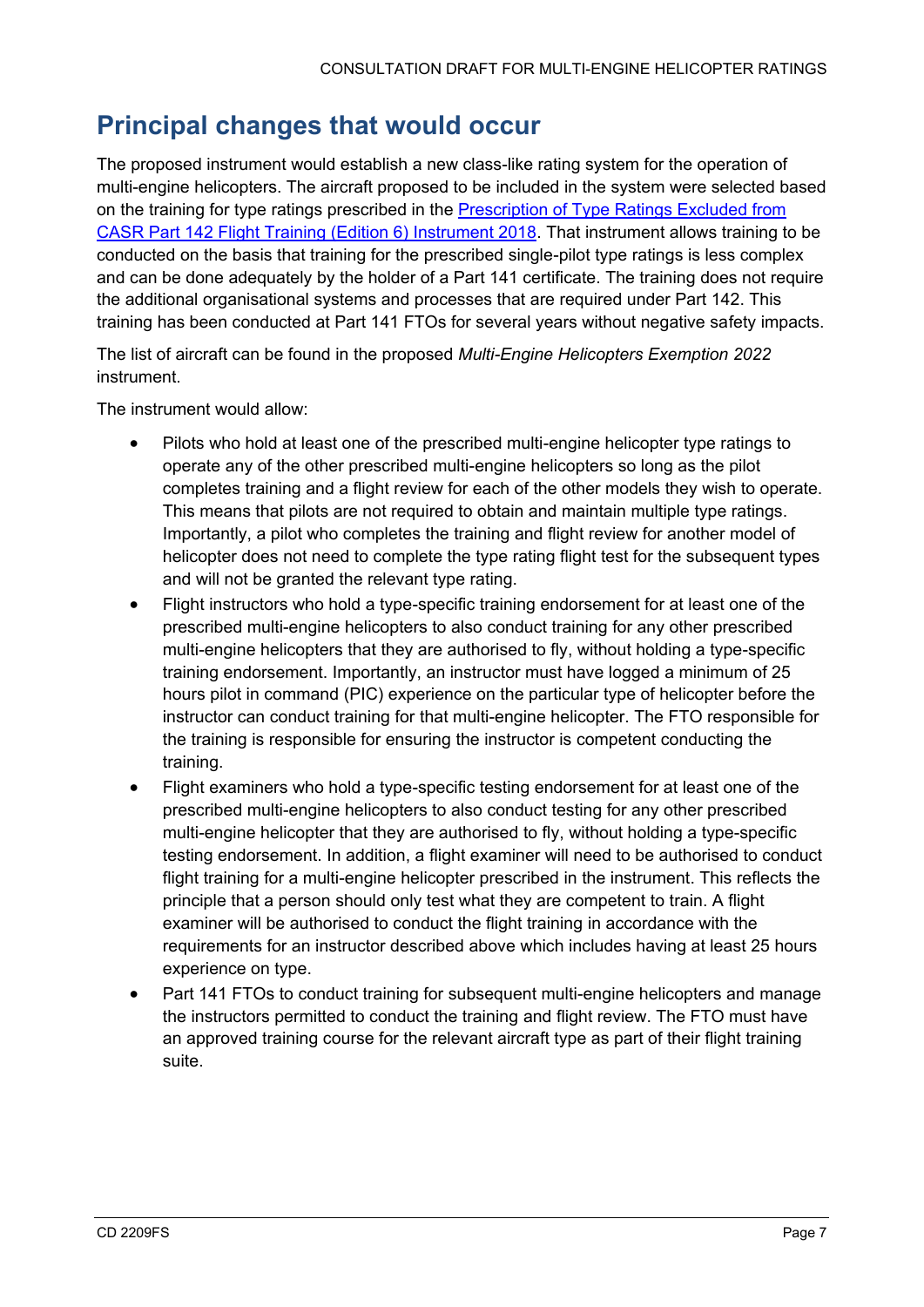## <span id="page-7-0"></span>**Previous consultations**

The issues which the policy seeks to resolve were identified by and have been subject to discussion with industry representatives at the Standards Consultative Committee FCL Subcommittee and the Flight Crew Licensing Technical Working Group. Another helicopterfocused sub-group has also been engaged to understand the technical aspects as they relate to the specific aircraft and training environments.

These stakeholders have been engaged in the development of the policy proposal from the inception of the concept and have indicated their support of the exemption instrument being delivered as a first step in the process. They have also been consulted on the earliest drafts of the instrument throughout the development process.

Formal public consultation has not been previously conducted.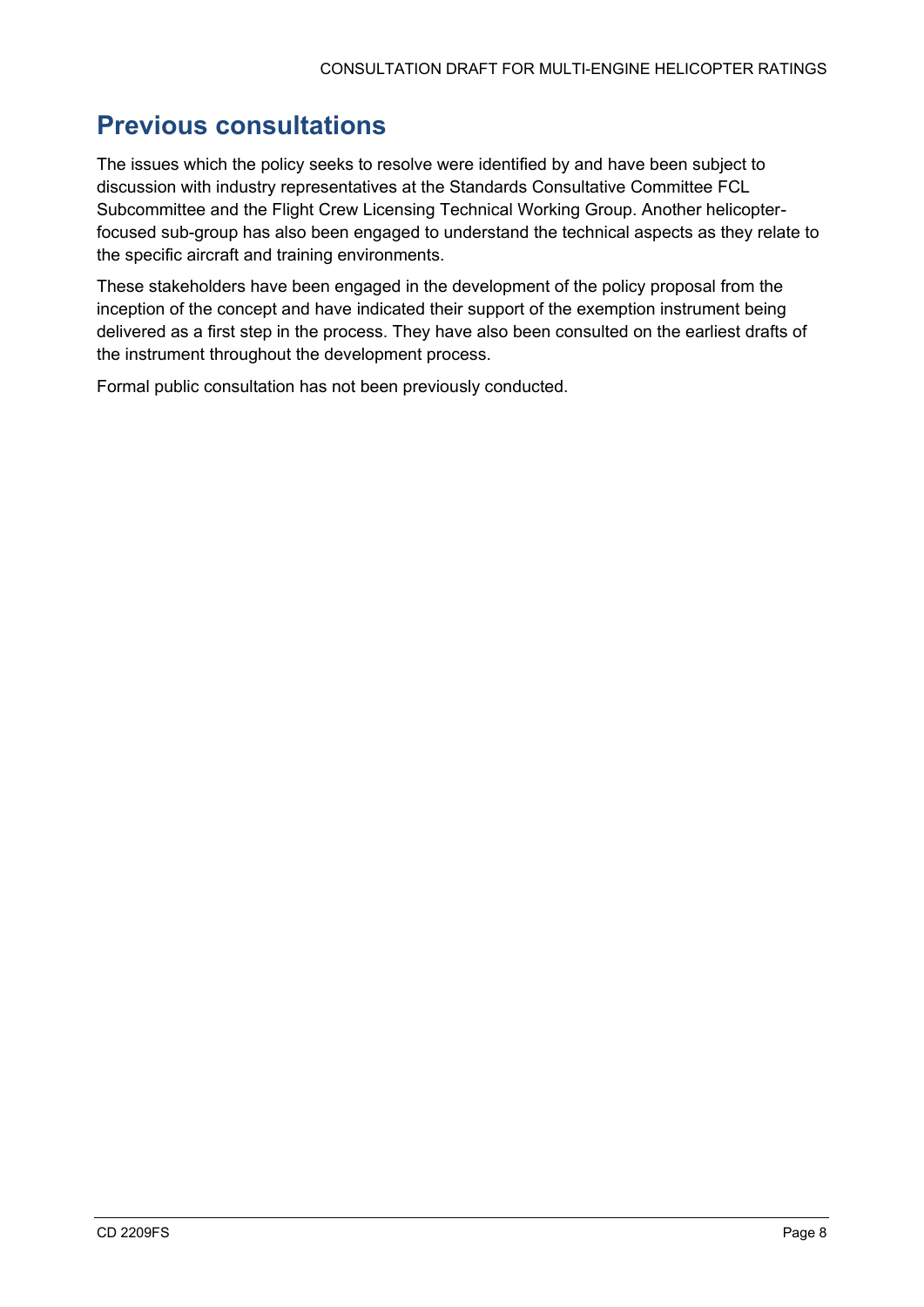## <span id="page-8-0"></span>**Impact on industry**

Regulation Impact Statement analysis has not yet been conducted, however CASA understands that the following stakeholders may be impacted:

#### <span id="page-8-1"></span>**Helicopter pilots**

The policy is anticipated to have a positive impact for pilots who intend to operate any of the prescribed types of multi-engine helicopters. Time and cost to gain authorisation to operate a different type of helicopter will decrease, as the pilot will only need to complete flight training and a flight review for the specific type (or model where differences training is already required) rather than training and a flight test. Additionally, pilots will have a greater pool of instructors and examiners available to conduct the training and assessment required.

The policy might impact a pilot's ability to use their licence overseas as the completion of training and a flight review on a second type of helicopter will not result in the grant of a second type rating. Rather, the instrument authorises a pilot to operate the second type of helicopter with the existing type rating. That said, if they choose, pilots can still gain an additional type rating through existing means (i.e., training and flight test). Once the class rating is incorporated into CASR in the future, the class rating rather than specific type ratings will be endorsed on licences.

Pilots who operate helicopters overseas relying on their Australian licence may have difficulty proving to foreign NAAs the models of aircraft they are authorised to operate, demonstrating competency and recency, and satisfying the foreign NAA that they can safely operate the aircraft. However, it is noted that this has not appeared to create insurmountable barriers for USA-based helicopter pilots who are not granted specific type-ratings (as type-ratings do not exist for comparable aircraft in the US system).

#### <span id="page-8-2"></span>**Flight and simulator instructor rating holders**

The policy is anticipated to have a positive impact for instructors. Broadly, the policy will expand the training they can conduct without needing to attain type-specific training endorsements for each helicopter type covered by the system. Instructors with a training endorsement for a specific type of helicopter included in the proposal will be able to conduct training for any other type of helicopter included in the proposal so long as the instructor is authorised to fly the helicopter and meets the minimum experience requirements outlined above. This will reduce costs to become authorised to conduct training, and may lead to increased employment opportunities.

#### <span id="page-8-3"></span>**Flight examiner rating holders**

The policy is anticipated to have mixed impact for flight examiners. Broadly, the policy will expand the testing that examiners can conduct without attaining type-specific flight test endorsements. Examiners with a type-specific flight test endorsement for a helicopter included in the proposal will be able to conduct testing for any other model of helicopter included in the proposal that they are authorised to fly. This will reduce costs to become authorised to conduct testing, and may lead to increased employment opportunities. Pilots seeking their first multiengine helicopter type rating will still be required to complete a flight test for the type rating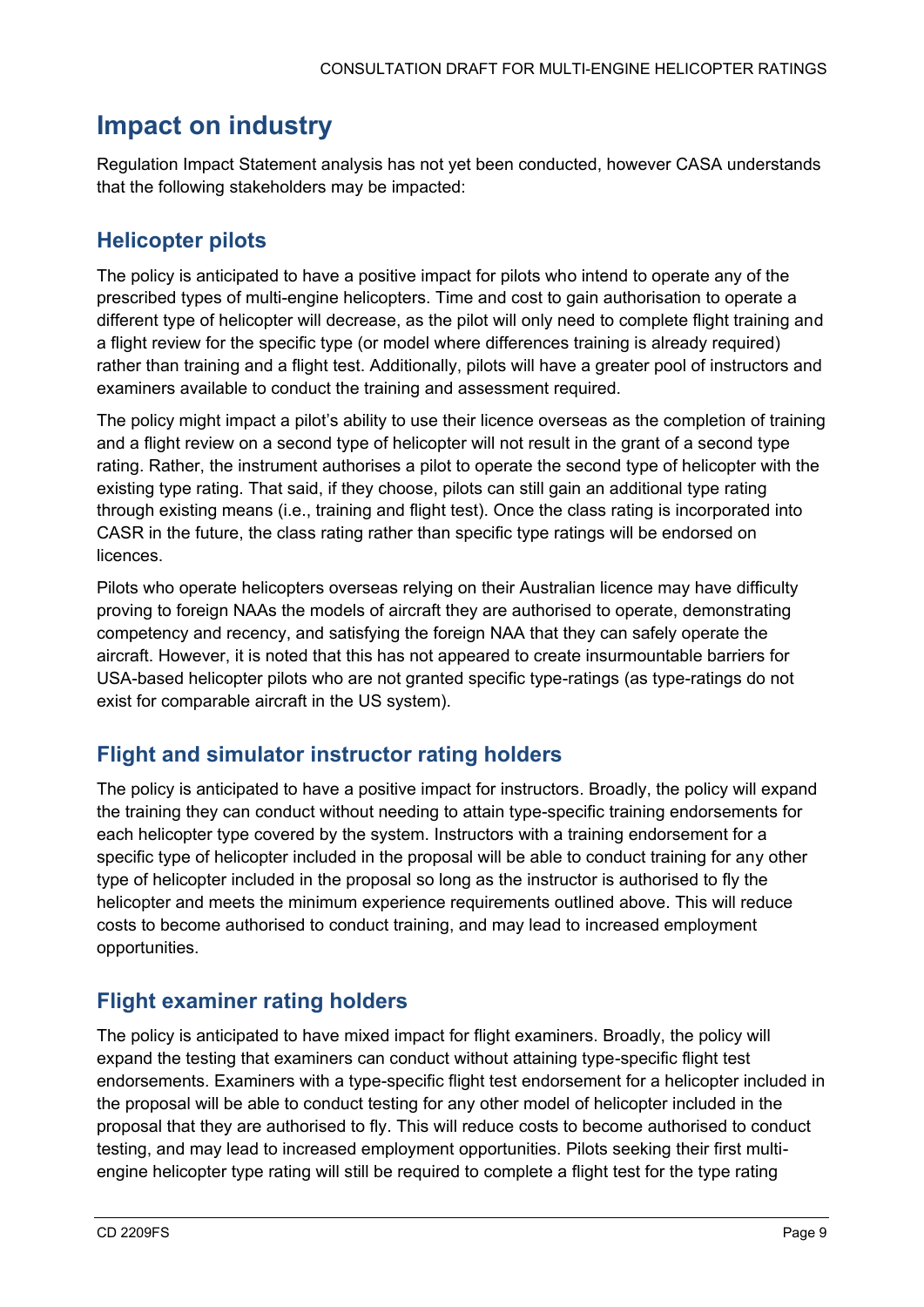before using the proposed instrument to operate subsequent types, as will any pilots who wish for one of the relevant type ratings to appear on their licence document.

However, the reduction of authorisations that require flight tests will likely impact demand for flight examiners. Pilots will be authorised to operate multiple types of helicopter without completing flight tests for each type. The number of flight tests required will reduce significantly.

#### <span id="page-9-0"></span>**Flight training operators**

Implementation of the policy via the legislative instrument is not anticipated to have significant impact on FTOs. The [Prescription of Type Ratings Excluded from CASR Part 142 Flight Training](https://www.legislation.gov.au/Details/F2018L00715)  [Instrument](https://www.legislation.gov.au/Details/F2018L00715) currently prescribes training for type ratings, and differences training for variants, to be Part 141 flight training rather than Part 142 flight training. That instrument permits training for all the types proposed to be included in the class-like system to already be conducted by Part 141 FTOs.

Part 141 FTOs will need to have an approved course of training for each of the types they wish to conduct training for. This will not be a change from the current scheme. Part 141 FTOs will be able to have instructors authorised to operate a type of helicopter via the proposed instrument to conduct training for the helicopter.

Once the class rating is incorporated into CASR in the future, Part 141 FTOs will benefit from being able to conduct training for additional types of aircraft under the new class rating. Training for type-rated aircraft is classified as Part 142 training, whereas training for class-rated aircraft is Part 141 training.

#### <span id="page-9-1"></span>**Commercial operators**

The new system should allow operators flying more than two single-pilot multi-engine types to benefit from the reduced recurrent checking to maintain a class rating compared to that required to maintain multiple type ratings.

#### <span id="page-9-2"></span>**Manual of Standards**

Once CASR is amended to reflect the new class rating, amendment to the Part 61 Manual of Standards to accommodate the new class and a new standard for the flight review and flight test will be required. The new standards are expected to be very similar to the extant standards for the multi-engine helicopter type rating. A model training course is also expected to be available in the future.

#### <span id="page-9-3"></span>**Overall**

The policy will reduce the delays and difficulties associated with completing the flight training required to operate a range of single-pilot multi-engine helicopters and increase access for trainee pilots to a greater number of suitably qualified instructors and FTOs. This is achieved by removing the requirements for instructors and examiners to hold type specific training and flight examiner endorsements.

Additionally, the policy aims to encourage the retention of flight instructors with FTOs and ultimately a greater number of flight instructors for single-pilot multi-engine helicopters. Industry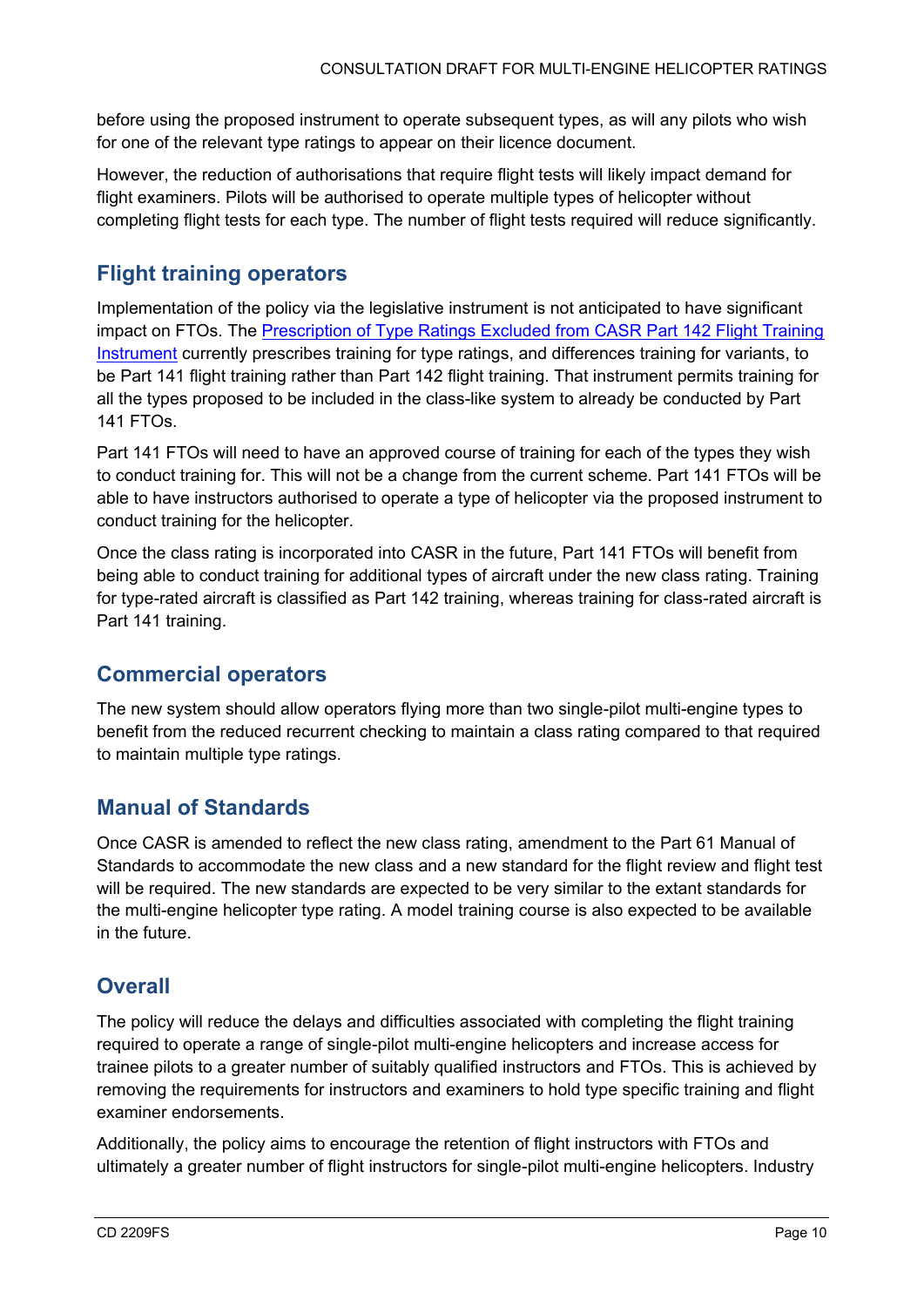feedback will be useful in determining whether the proposal increases the attractiveness of becoming an instructor, while CASA data will help to identify whether retention of instructors in industry is improved.

The policy will also reduce reliance on flight examiners and enact a more proportionate approach to training and testing. This will improve access to testing activities for the grant of an initial multi-engine helicopter type rating and will reduce costs. CASA will monitor the volume of relevant ratings being granted and/or the number of flight training organisations offering the training to determine how effective the instrument has been in addressing the problem.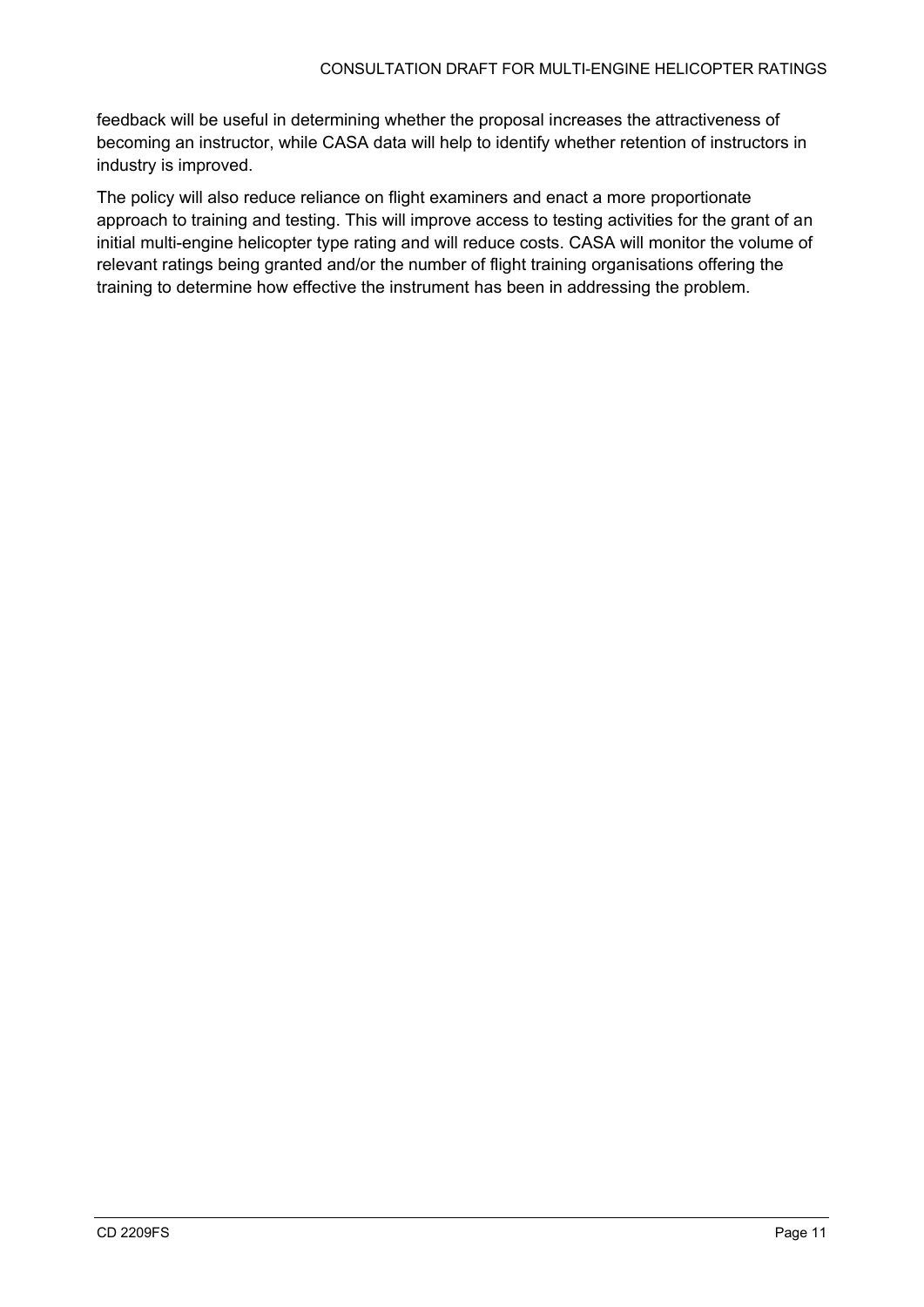## <span id="page-11-0"></span>**Safety risk analysis**

All multi-engine helicopters are currently prescribed with a type rating. Generally, there is significant variation between types of multi-engine helicopter including in the aircraft handling, technological, configuration of the instruments and displays, operating systems, cockpit layout and performance capability. There can be significant differences between different manufacturers, and between variants of aircraft from the same manufacturer. There is less commonality between multi-engine helicopter types when compared to the multi-engine aeroplane class.

The aircraft proposed to be included in the system were selected based on the training for type ratings prescribed in the [Prescription of Type Ratings Excluded from CASR Part 142 Flight](https://www.legislation.gov.au/Details/F2018L00715)  [Training \(Edition 6\) Instrument 2018.](https://www.legislation.gov.au/Details/F2018L00715) That instrument allowed training to be conducted on the basis that training for the prescribed single-pilot type ratings is less complex and the training can be done adequately by the holder of a Part 141 certificate. The training does not require the additional organisational systems and processes that are required under Part 142. This training has been conducted at Part 141 FTOs for several years without negative safety impacts.

CASA also considered a number of other options for the list of aircraft proposed to be included in the new multi-engine helicopter class, including:

- Prescribing aircraft that meet the USA FAR 27 standards, in that the aircraft are certificated for single-pilot operation and with a MTOW of less than 3,175 kg. Helicopters certified to the FAR 27 standards are less complex and do not require duplication of systems as is required to provide redundancy in transport category FAR 29 standards. This option was not considered viable due to the limitations on the range of aircraft that would be covered.
- Prescribing aircraft with 9 or less passenger seats. This would likely include aircraft with MTOW of ~3,800 kg and below. This option would cover more aircraft compared to the FAR 27 standard, however would not cover as many aircraft as the type ratings prescribed in the Prescription of Type Ratings Excluded from CASR Part 142 Flight Training Instrument.
- Prescribing aircraft with a MTOW of 5,700 kg or less. This option is not preferred as it would include aircraft that are multi-crew certified, with highly complex systems and would include aircraft that must be trained at Part 142 FTOs.

Changes to the list of aircraft proposed to be included in the new multi-engine helicopter class including potential expansion to the higher MTOW - will be considered as part of the policy review to be completed prior to regulatory amendment.

Allowing pilots to operate multiple kinds of multi-engine helicopters without completing the assessment needed to attain a type rating for each may have an impact on aviation safety. Entry control standards for multi-engine helicopter operations may become more variable due to reduced training and assessment requirement. However, the policy places a greater emphasis on operators taking responsibility for ensuring the safe operation of multi-engine helicopters and provides an important mitigator any increased safety risk.

Independent flight testing and the resultant feedback provided to the training operator is an important component of the training and testing scheme, however for these types of aircraft, the extent of the independence is low mainly due to much of this training and testing being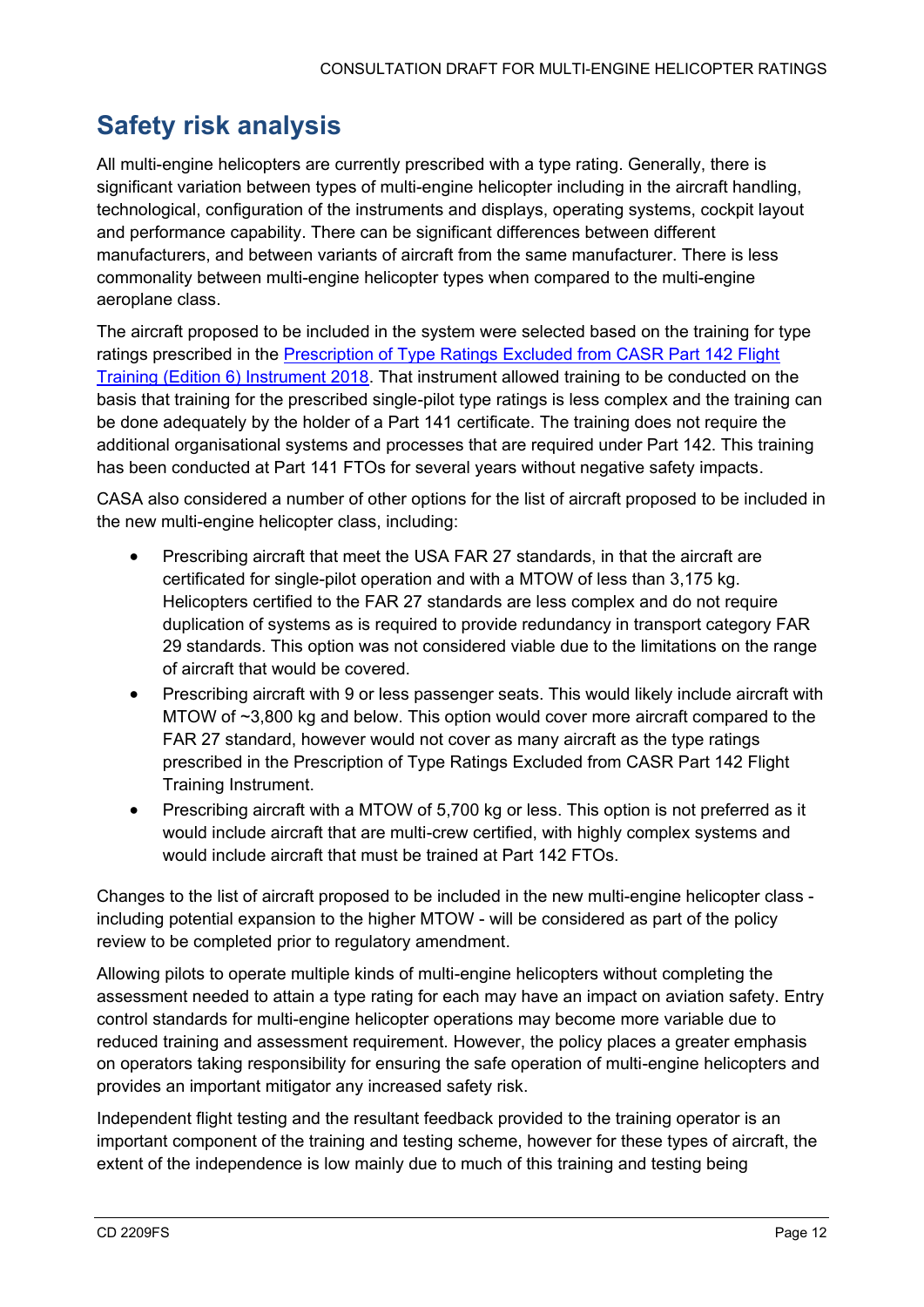conducted by the same person – a result of the small number of qualified instructors and examiners and relatively small number of helicopters operated in Australia.

The removal of the need for an instructor to complete training for and qualify for an instructor training endorsement for a specific type rating presents an increased risk of consequences of reduced quality flight training or inconsistency in training outcomes. The robustness of an operator's training syllabus should mitigate this. Again, the policy encourages oversight by operators to ensure safety is maintained within the system.

Comparably, reducing the number of flight tests an examiner needs to complete before being authorised to conduct flight tests in multi-engine helicopters may result in less standardised entry control standards, but may also allow for leading or innovative training practices to be included in the system.

The impact on aviation safety by the proposal should continue to be monitored, and controls will include:

- Each of the aircraft captured in the class will be covered by regulation 61.062 of CASR (with equivalent provision in the interim instrument) which means type-specific training and a flight review on the type would be required before a pilot is authorised to operate the aircraft.
- Flight instructors will be required to have minimum experience as PIC on each type before conducting training on a type. This proposed experience requirement is intended to be a proportionately comparable requirement as was in paragraph 11.5(a) of CAO 40.3.7. That paragraph previously required an instructor to have 50 hours PIC in multi-engine helicopters and 25 hours PIC on the type before conducting training in multi-engine helicopters. The proposed 25 hour PIC experience is intended to ensure an instructor cannot obtain a type rating and immediately conduct training for another type under the instrument without first accruing experience operating the helicopter. Management of the personnel is the responsibility of the FTO and they will continue to have responsibility to ensure the instructor is competent to deliver the training.
- Flight examiners will be required to be authorised to conduct flight training for a multiengine helicopter covered by the system, to reflect the principle that a person can only test what they are competent to train. A flight examiner will be authorised to conduct the flight training by either holding the type-specific training endorsement, or becoming authorised via the legislative instrument (completing training and a flight review on the type, and gaining 25 hours PIC experience on the type).
- Emphasis of regulation 61.385 which requires a pilot to be competent in each aircraft they fly. This rule has additional importance for aircraft included in a system that may not require specific aircraft training.
- The FTO must have an approved training course for the relevant aircraft type as part of their flight training suite.

Further opportunities for standardisation and mitigation will be considered as part of a future comprehensive risk assessment to be conducted prior to regulatory amendment.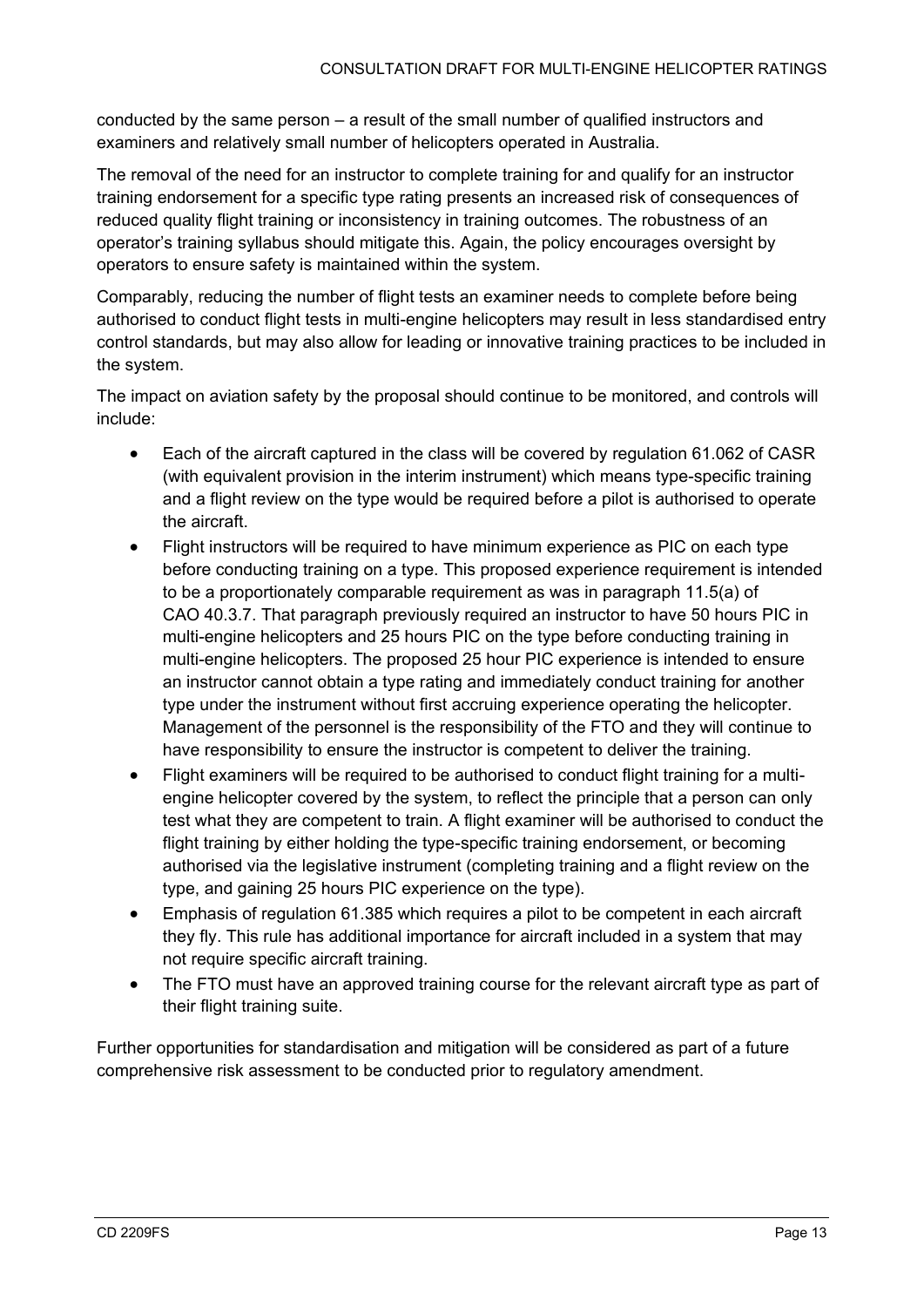## <span id="page-13-0"></span>**Regulation impact statement**

Formal regulation impact analysis has not yet been conducted. As discussed above in 'Impact on Industry' section, CASA does not anticipate negative impact on industry. A formal regulation impact analysis will be conducted in the next stage of the project to incorporate the multi-engine class rating into CASR.